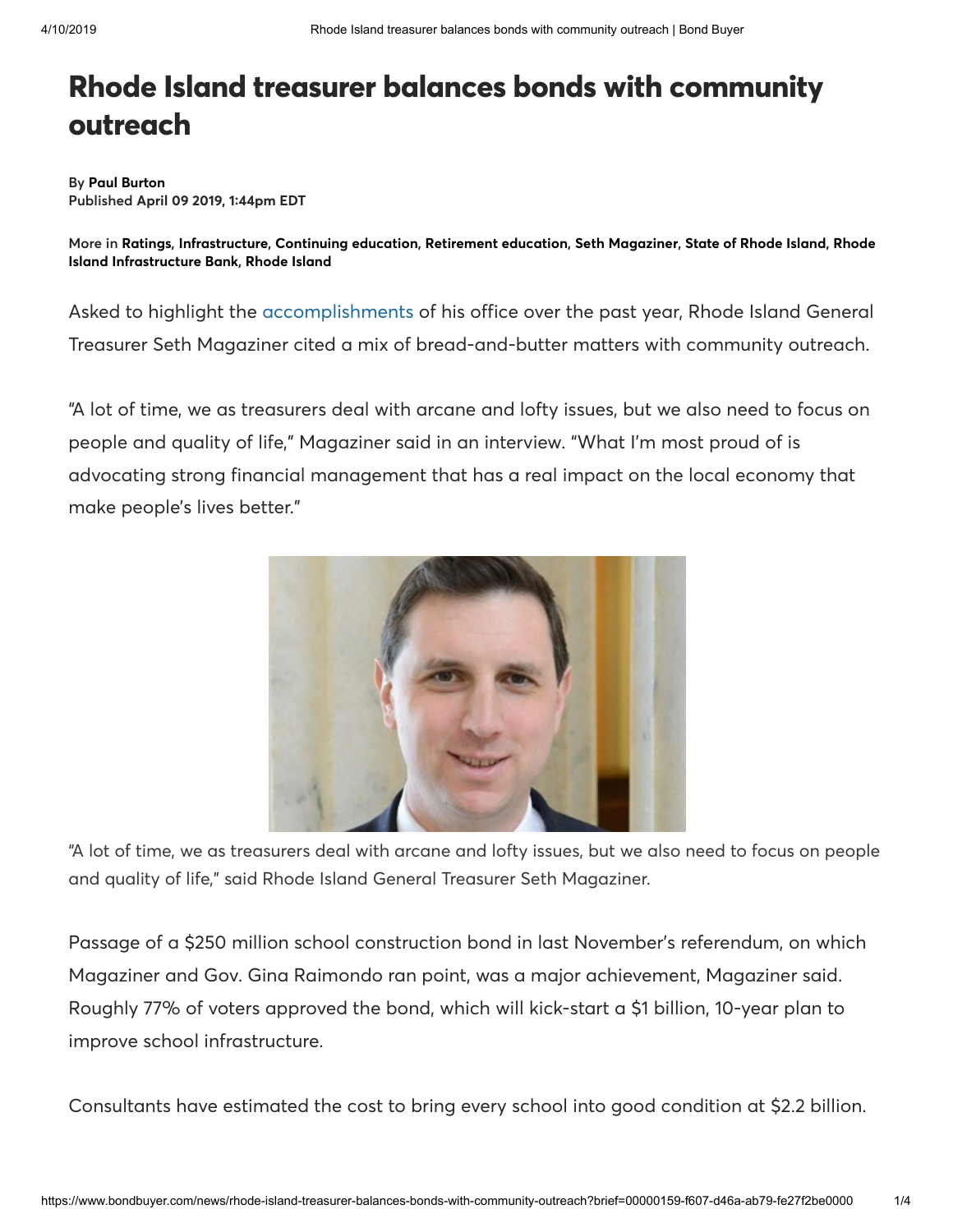Under what Magaziner called "a robust financing plan," Rhode Island intends to borrow \$500 million over 10 years, continuing its practice of reimbursing cities and towns from \$80 million and \$100 million annually for repairs already undertaken. Communities would cover the balance.

Implementing the construction, Magaziner said, will be a priority for 2019.

He also cited the stabilization of the state pension fund.

According to Magaziner, the fund, in the three-year period ending Feb. 28, outperformed benchmarks earning an annualized return of 9.21% versus the plan benchmark return of 8.98% and a traditional 60% stock-40% bonds portfolio, which would have earned 8.42%.

Magaziner's "back to basics" initiative lessened reliance on hedge funds.

Treasury initiatives include college savings, victims' compensation and a new BankLocal program, aimed to help small businesses get financing necessary to expand and hire employees.

Debt-management workshops for municipalities have been highly successful, Magaziner said.

"We've had great turnout at all these sessions," he said of the latter. More than 120 mayors, town administrators, finance directors, debt managers, accounting managers and municipal attorneys have attended.

"Municipal finance officers from smaller communities often don't have access to resources that a large city has," he said. "We provide access to rating analysts and experts on national finance issues. If we can help save them money that means more funding for critical projects."

Moody's Investors Service rates Rhode Island's general obligation bonds Aa2. Fitch Ratings and S&P Global Ratings rate them AA, all three with stable outlooks.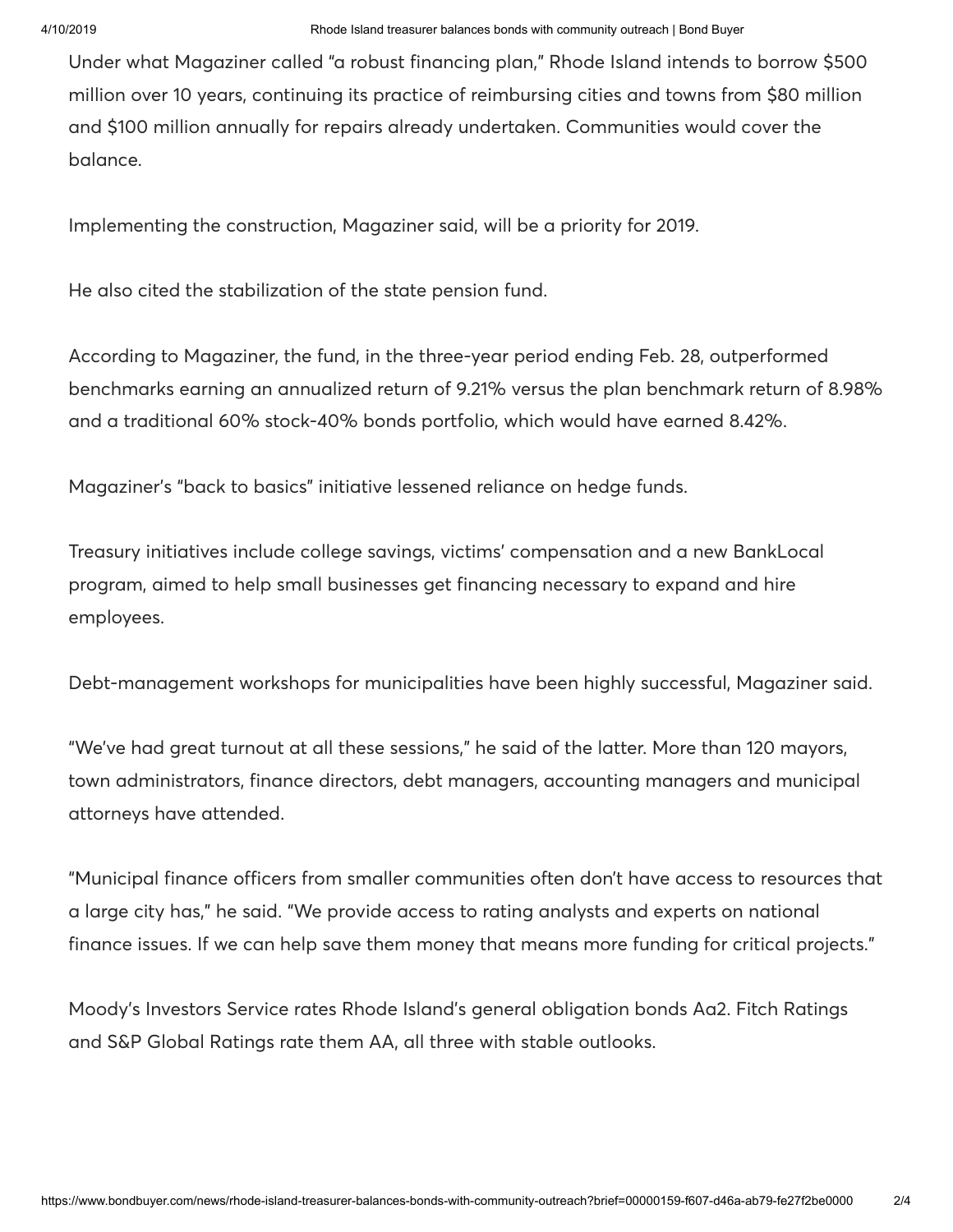

Source: R.I. Office of the General Treasurer; annualized returns effective Feb. 28, 2019.

In neighboring states, finance officers have undertaken similar community-relations initiatives.

Connecticut's new treasurer, Shawn Wooden, held a public finance outlook conference last Friday at the minor-league baseball Dunkin' Donuts Park in downtown Hartford. It included discussions on a variety of fiscal matters.

In Massachusetts, Treasurer Deborah Goldberg has been conducting a women's empowerment series.

Magaziner has championed a bill, now in the legislature, that would require all public school students to take a personal finance course.

"A strong foundation in school will benefit later in life," he said. "You'll see higher credit scores and less debt."

## Paul [Burton](https://www.bondbuyer.com/author/paul-burton)

 $\blacksquare$